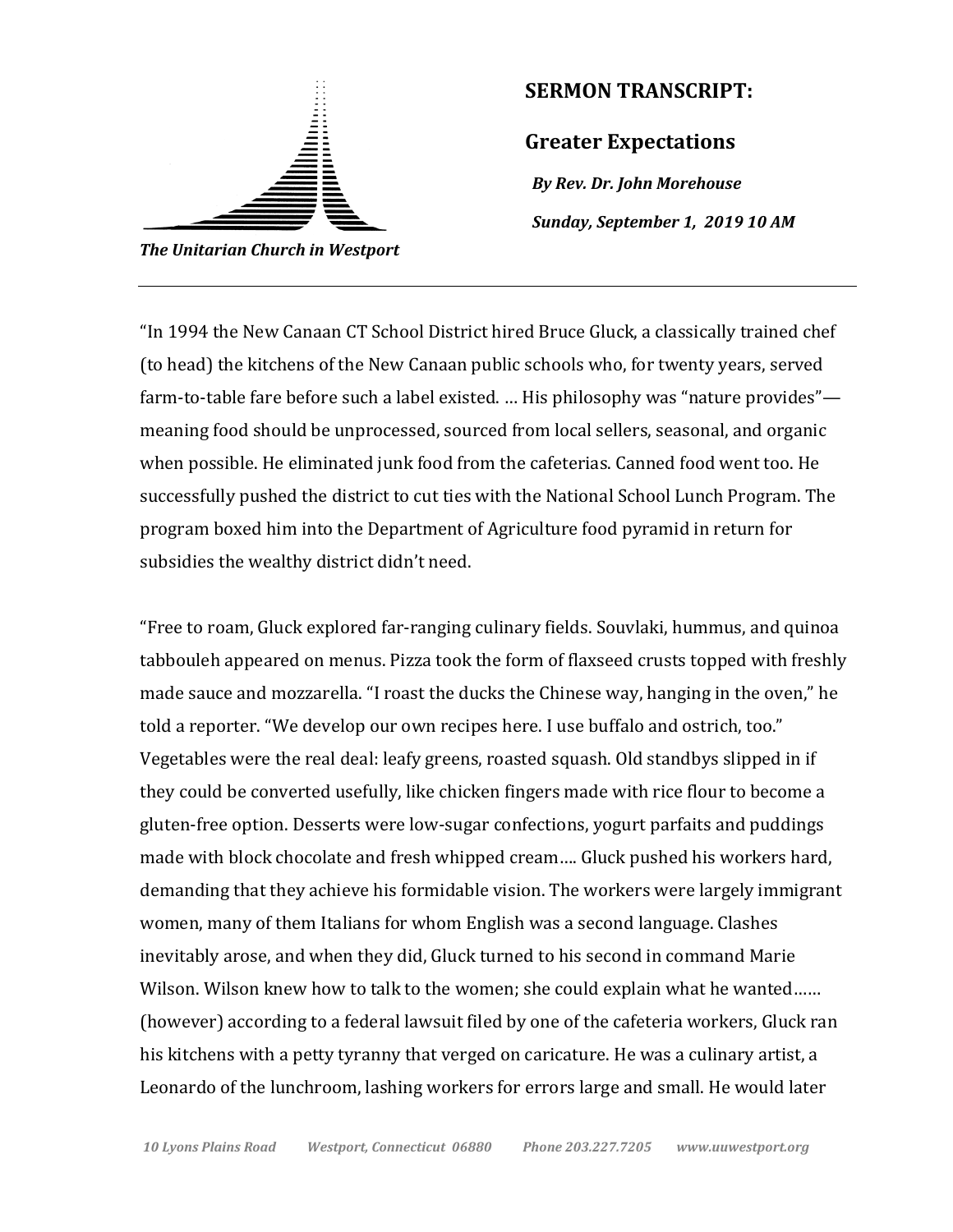laugh, recalling the time a worker attempted to serve cucumber gazpacho hot. But in the moment, mistakes rarely struck him as funny. He slammed doors, threw papers on the floor, pounded a wall, cursed, and called workers "stupid"….(Adapted from Sarah Schweitzer "The Lunch Ladies of New Canaan" published in The Atlantic September 2019)

Regardless of his tyranny, Gluck's program was a smashing success. Parents came to expect this amazing menu every day. Revenue soared as more and more kids bought these lunches. Everything seemed to be going along swimmingly. Year over year the accounting firm who audited the Towns books commended the school district for its tremendous achievement. Until. Until reports started to emerge from some of these belabored cafeteria workers that Gluck and Wilson were syphoning off cash from the registers. Most of the meals were purchased with school debit cards but about a third came in cash, many thousands of dollars each week. Suspecting something a foot a few of the Selectman persuaded the Town to hire a new accounting firm to audit the finances of the school system. New cash registers were installed that tallied the cash collected which should have matched the drawer after each meal. Cafeteria workers later reported that Gluck, Wilson and Wilson's sister would pull the drawers away from the cashiers, count the cash and make the cashier sign a different deposit slip for an amount the money less than actually received. Workers reported seeing drawers full of cash in supervisor's desk drawers. (Ibid, Schweitzer)

The New Canaan Police Department started an investigation and discovered that indeed as much as \$1000 per week in cash was being stolen by Gluck and his management for perhaps twenty years or more. Gluck and Wilson were eventually charged and convicted of fraud. The cafeteria workers, many of them immigrants had saved the day. (Ibid, Schweitzer)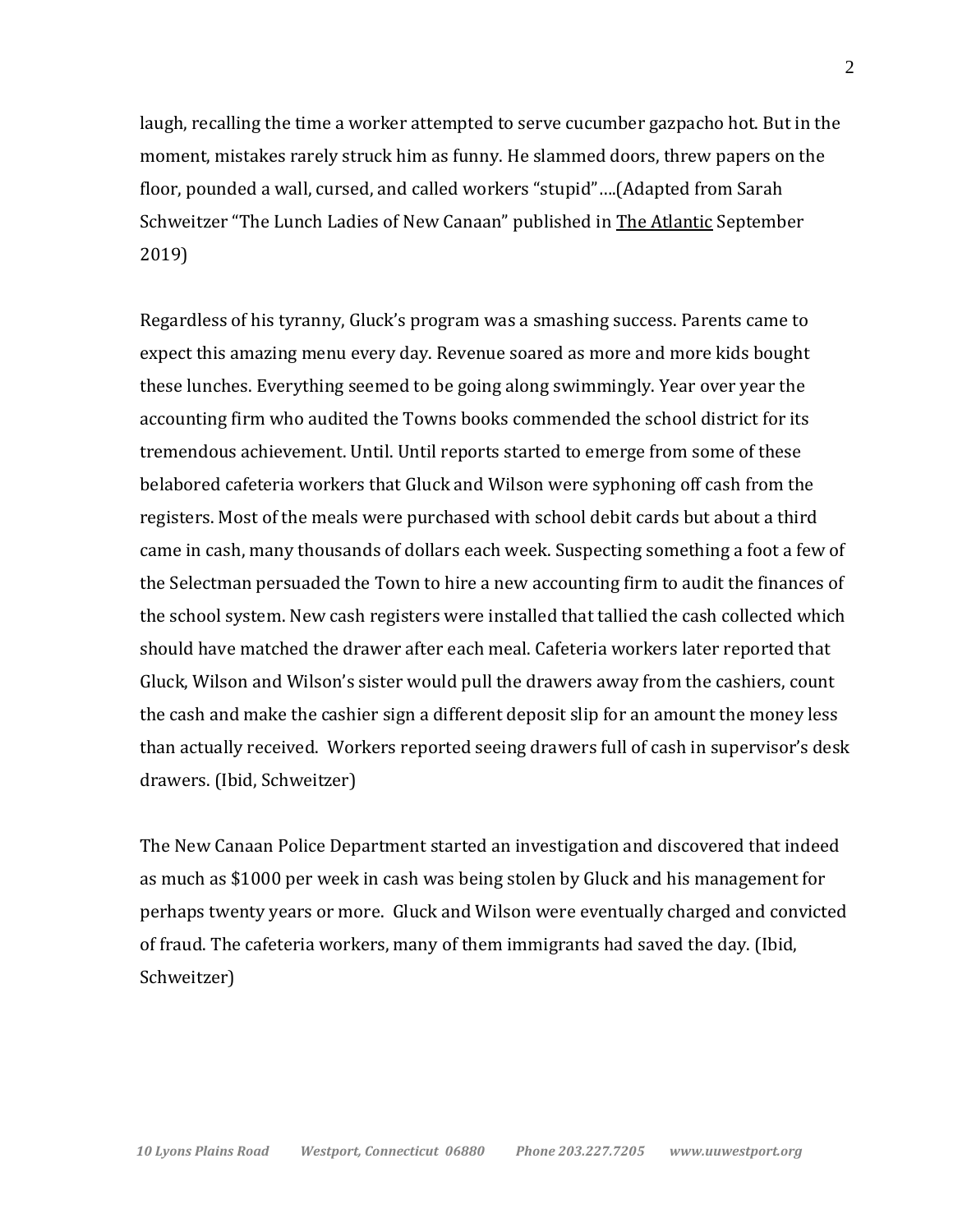I tell you this story published in this month's Atlantic for several reasons. The first is to illustrate the seductive power of expectations. It was no accident that anomalies in the cash collection at the schools evaded officials for so long. When everything is going well, why question the Goose that is laying the golden eggs. Remember the Housing Boom in 2008? But the other reason I open with this story is because expectations can also lead us towards an honesty we all need if we are to thrive. If workers are being abused (this is Labor Day after all), shouldn't we expect there to be a cause. In other words, shouldn't we question the moral legitimacy of any system that abuses other people, and further link that abuse to other abuses. Expectations can be both negative and positive.

It is a well-known fact that middling wine tastes better when it comes from an expensive bottle. Taste test after taste test will confirm that Trader Joes "Three Buck Chuck" (editorial note here, Traders Joes in California sells generic wine overages under the name Charles Shaw, thus the Chuck) tastes as good as a \$60 bottle of Chateau Neuf du Pape. And here's the thing, it actually does. Why? Because our expectation actually effects our palate. Really no kidding. Likewise, if we expect ourselves to fail, we will likely fail. The English championship soccer team is known for its free goal curse. Every time the team is placed into a goal shootout between one player and the goalie, the player misses the goal. Every time. Why? Because the public expects them to blow it. (Chris Berdik, Mind Over Mind: The Surprising Power of Expectations).

It matters how we frame our expectations. A lot. Let's start with ourselves. I never expected to be a minster. In fact, as a young adult I had convinced myself that I would never be very good at public speaking, consequently, I was pretty much tongue tied in front of crowds. Until I met Betty. I owned the only Solar Energy Store in NW Iowa in the early 80's and Betty owned the only Health Food Store. Betty was many things including a rather astute astrologist and hypnotist. Now before you scoff, it was her astrology that led me to begin a mail romance, with real postage letters, with Francis, a thousand miles apart when we had never even met. But that is a story for another day. It was her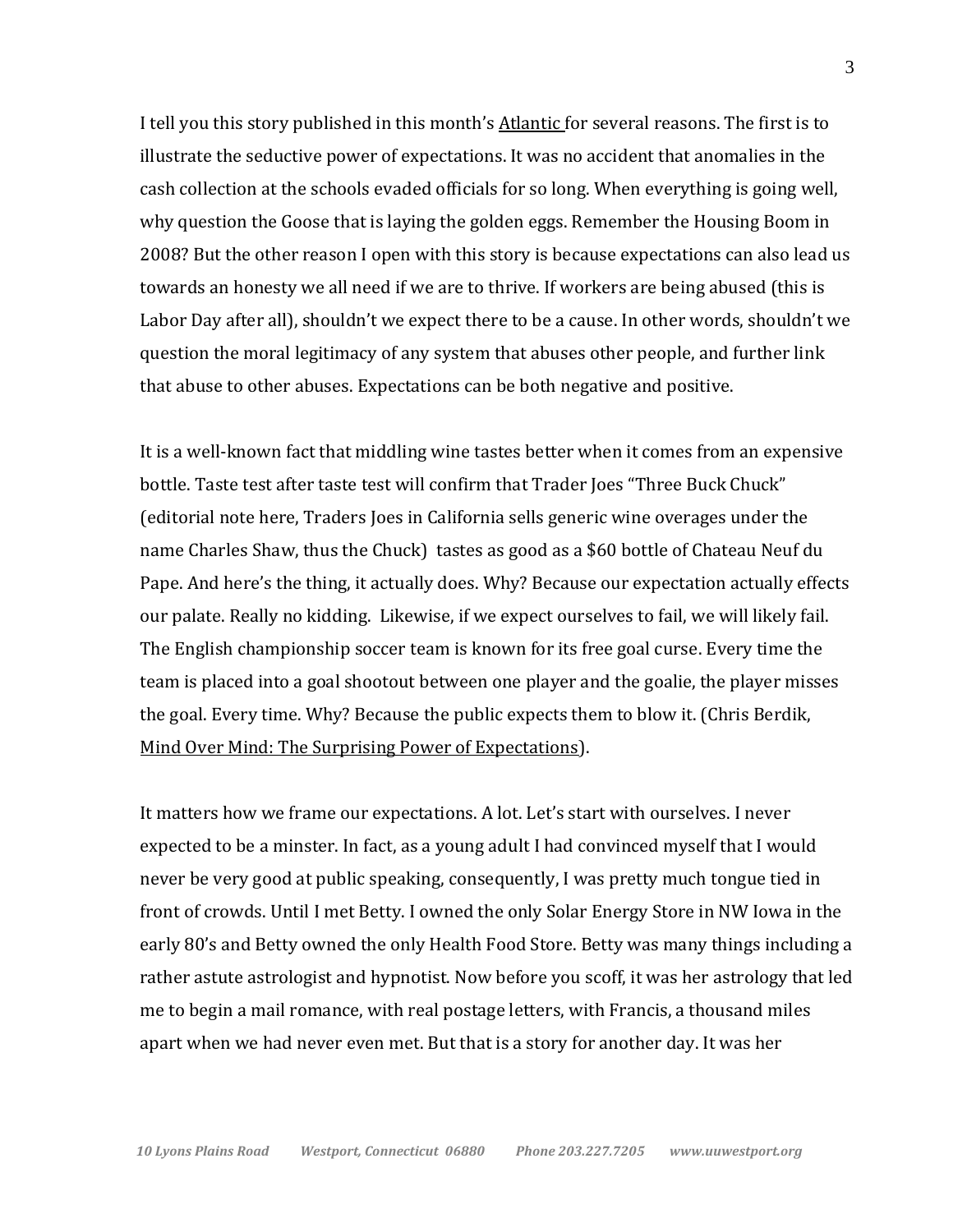hypnosis that changed my life. One summer day, at a party she asked me what my fears were; well, I told her, snakes, Lima beans, roller coasters and oh yeah, public speaking. She convinced me to let her try hypnosis on me and she took me to a new expectation that I would be a great public speaker. Apparently I am very suggestible and lo and behold, it worked. The following week I was scheduled to speak to a local Rotary Club about Solar Energy and I sailed through. I began to expect that I would succeed and I did. Perhaps this has happened to you. Or not. Because just as often we are disappointed despite our greater expectations of ourselves. And that is, forgive the pun, to be expected. The point is that the more often we can expect to do better, the more often we will and if not then we need work. And we all need work, yes? Listen, I was until I about 15 years ago a confirmed pessimist, expect the worst to happen and when it does you are proven right and when it doesn't you are pleasantly surprised. Can you hear me on this?

The point is to try to expect better of yourself and the world. Although this has it limits. We naturally expect certain outcomes, even physically, which limit our endurance. It has been proven, for instance, that Olympic runners begin their runs mentally at the finish line, in others words they subconsciously pace themselves to finish a race often saving their reserves for a sprint at the end. Those that break world records are those who don't save anything. They go all out all the way. (Ibid, Berdik)

We can't always imagine an expected outcome either. When we were selling one home, a buyer stopped out without an agent and explained that she believed as a Christian that God wanted her to have this house and she was going to pay half of what we were asking. Yeah. That didn't work out so well for her. We got our asking price.

Expectations have a dark side. Last week some of us heard Denise Lemoreaux talk about the spiritual causes of addiction. Well it turns out that addictions have everything to do with expectations. But here is the truth: Our expectations of wanting are stronger than our expectations of liking. (ibid Berdik) Addicted gamblers tell researchers that it is the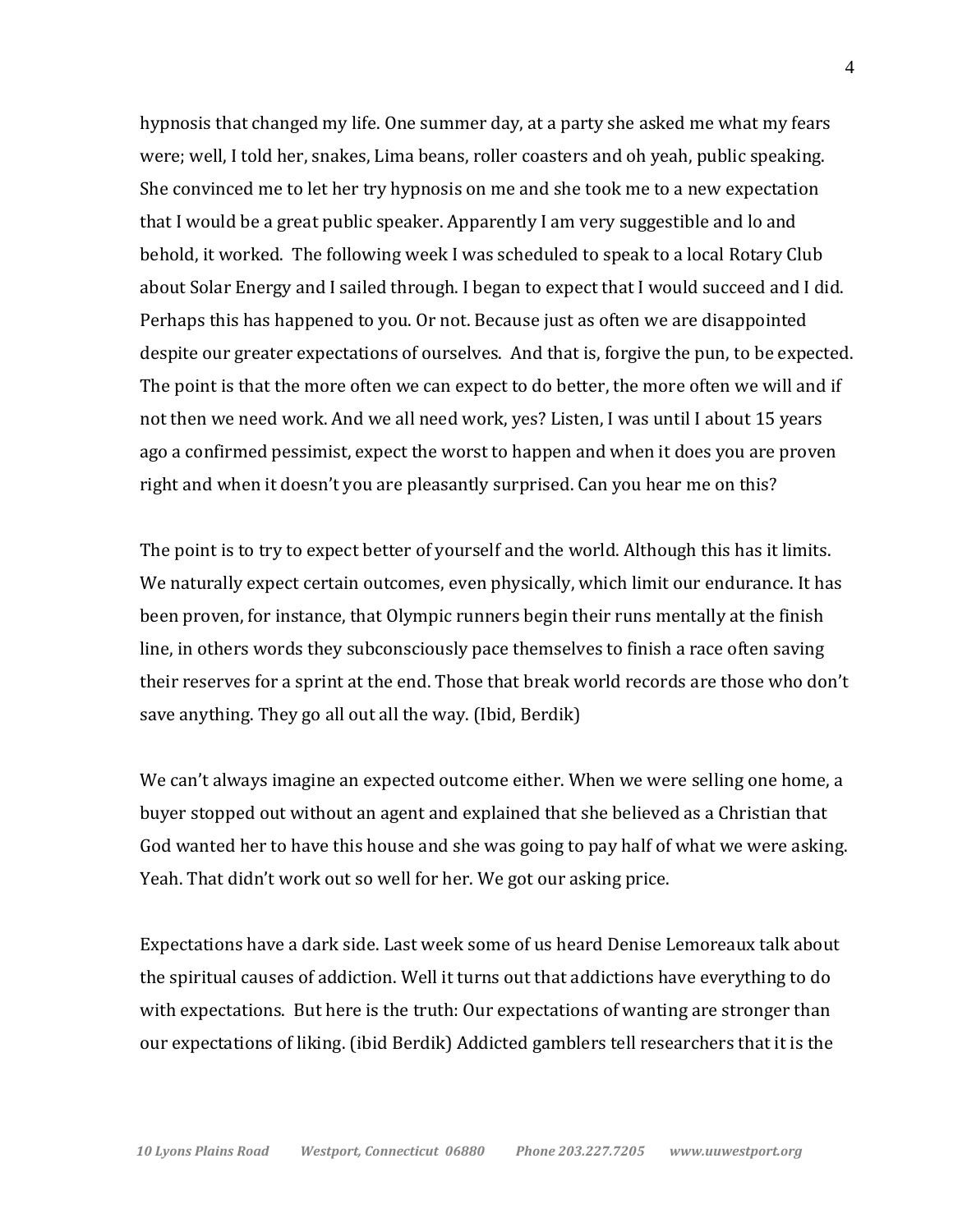expectation of wanting to win big that drives them not that they like winning. All addictions eventually surpass liking the high and become wanting, even needing the high. As we gather together in our full strength this month I ask us collectively to consider what we can expect to achieve. If we believe we are destined to fail, then guess what, we will fail. But if we believe, indeed if we have faith that we will succeed then we will succeed. We will exceed our capital campaign goal of \$2 million, we will deepen our faith formation for all of us, especially for the families who will find us and we will reach out in compassion to those in need as never before.

I have heard more than a few of you bemoan our current political reality as a forgone tragedy, no different than Oedipus, who despite his best efforts ended up killing his father and marrying his mother. Yes, we have failed politically and morally. For people of color that failure is all the more real. But admitting failure is the first step to expecting a different outcome. Living with the failure as a new reality keeps us all the more disconnected to one another and beyond repair, morally or otherwise.

Imagine a better way beyond the existential threats of children in cages and planet experiencing a premature heat death. Imagination it turns out actually can change our expectations. There is a lot to fear, but as George Adair says "Everything you want is on the other side of fear." Baseless hope is a white fantasy, but hope based in signs of reality is worthy of our highest expectations.

Make a plan. In order to consider more we need to expect more. This is the positive dimension of expectations. If we expect others to act generously they generally will. Over the summer the Capital Campaign team and I sat down with some of our donors. We decided a head of time what we thought might be a generous gift and then added a little more. When the time came for the ask, we would ask them if they would consider a gift of so many dollars. Several reactions would then ensue – after the inevitable awkward silence – some would say they could manage that, some would offer a lower amount and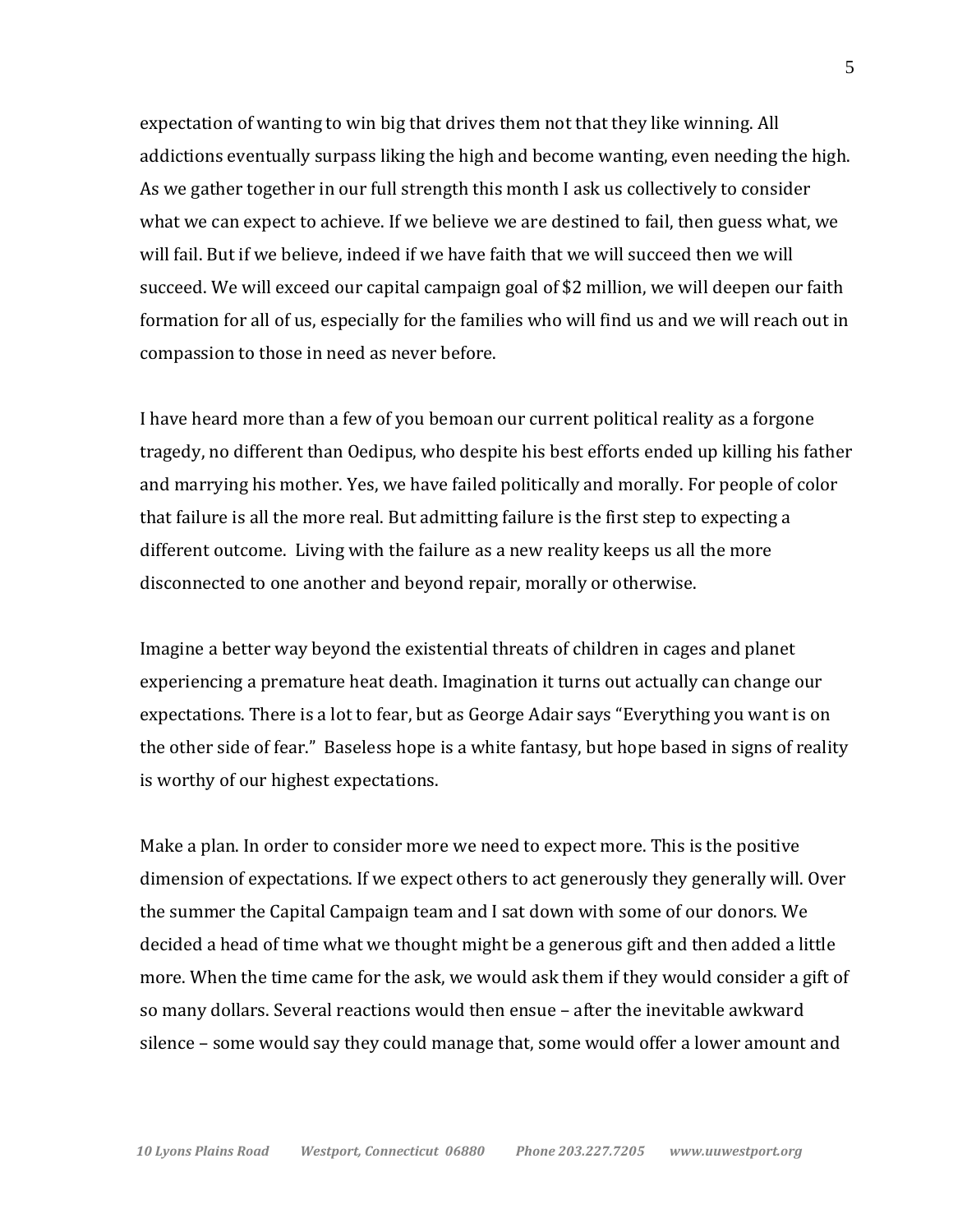offer more later if possible, some would return with a much lower amount and some would laugh, "thanks of thinking so highly of me". Far and away though most of tried hard to come up to the ask. In fact, several would come back a few days later and increase their pledge to an amount much closer to the ask. Why? Because they imagined themselves as being a part of something bigger themselves; the creation of this beloved community and the reinvigoration of this magnificent building. Our plan worked because we expected more and we were honest about what we hoped to do, even despite our failings. And believe my beloveds, we as a community have our share of failings just as each of us has our share of failings; diets, spending, anger, and addictions for us personally, the Organ controversy, Sheila Lane and unhappy staff departures for us a congregation. Honesty about who we are leads to a realistic and positive expectation which can result in a plan for success. And successful we are: I am proud to announce that as of today, the early part of our capital campaign has raised \$925,000 nearly half our goal. I expect that all of us will step up to the plate in the coming weeks.

Far and away though, we can only expect something better if we do so together. I have heard from more than a few of you about how despondent you feel about the state of our country. Locking kids in cages as the government is doing at the border and sending critically ill people home to a certain death is about as low as our country has ever been. But consider how much more possible intervention seems when we are together. Our UUSC is partnering with advocacy groups at the border. We are furnishing apartments for refugees from Africa. We are reaching out to communities of color as allies and followers. What we do as a community will and should increase our expectations of a better world.

As the Liberation Theologian and Christian Martyr Oscar Romero put it before he was killed:

"This is what we are about. We plant the seeds that one day will grow. We water the seeds already planted knowing that they hold future promise. We lay foundations that